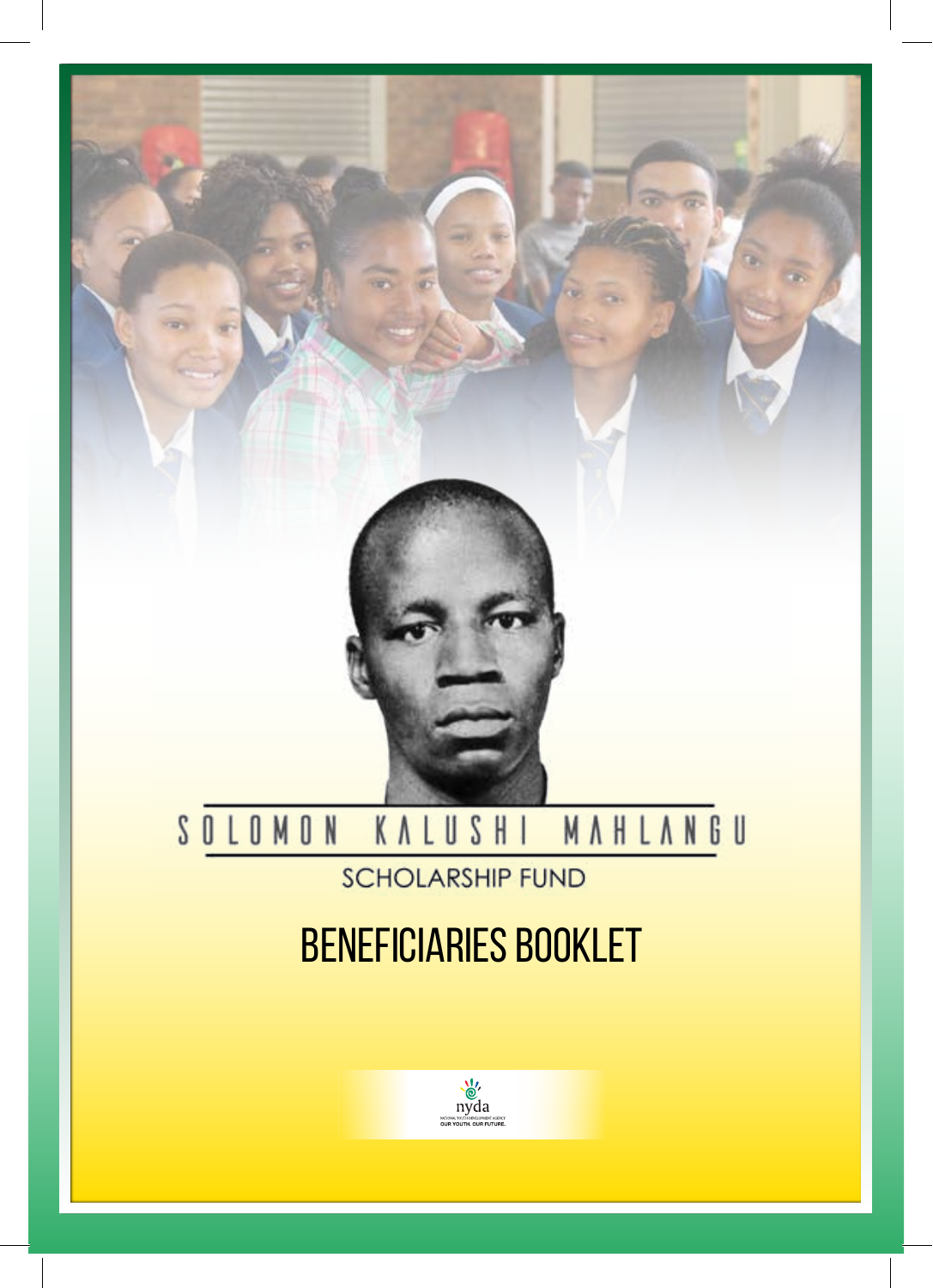



# **Solomon Kalushi Mahlangu Scholarship FUND** Beneficiaries Booklet



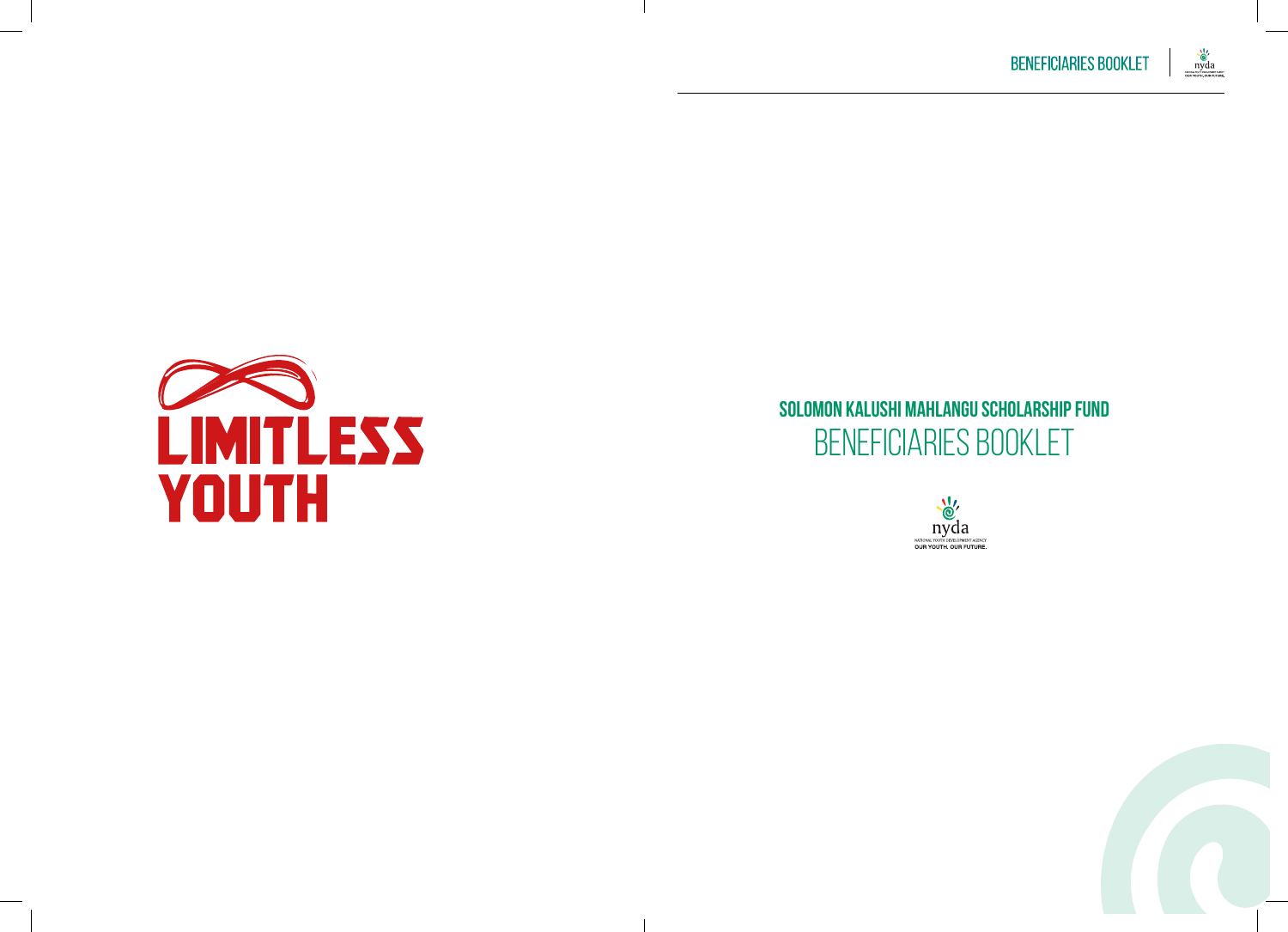

### KALUSHI MAHLANGU SOLOMON

**SCHOLARSHIP FUND** - AN NYDA INITIATIVE-

# About the Solomon Kalushi Mahlangu Scholarship Fund (SKMSF)

"My blood will nourish the tree that will bear the fruits of freedom. Tell my people that I love them and that they must continue the fight."

**Solomon Kalushi Mahlangu, 6 April 1979**

In its quest to address the challenge of youth unemployment, access to education and shortage of scarce skills, the **National Youth Development Agency (NYDA)** is offering the scholarship to youth under 35 years of age to give them an opportunity to study at public universities or university of technologies across South Africa.

To support this new strategic focus, the NYDA established the Solomon Mahlangu Scholarship Fund (SMSF). The Fund seeks to avail financial support to youth to enable them to pursue quality education in an institution of higher learning with youth in rural areas as primary target.

The scholarship fund was established in honour of Solomon Kalushi Mahlangu who at the age of 23, was executed under the apartheid laws after being wrongfully accused of murder and terrorism. Fearing crowd reaction at the funeral, police decided to bury Mahlangu in Atteridgeville.

The scholarship fund is designed to create an environment for affording youth with excellent academic background, an opportunity to further their studies. Financial support will be provided to youth who pursue full-time Degrees that fall within the priority growth sectors, critical and scarce skills areas outlined in the labor planning frameworks of the country.

The fund will be accessible to deserving South African youth who meet the minimum entry requirements set by the NYDA and, who have been admitted for study at public Universities and Universities of Technology.

Objectives of The Solomon Mahlangu Scholarship Fund:

- To provide financial support to youth in the form of scholarships to increase their chances of accessing quality higher education in their field of study.
- To increase chances of employability or entrepreneurship based on the positive correlation between level of education and employability.
- Empower the youth (under 35 years) with education to enable them to compete favourably in the labourmarket.
- Contribute to the development of critical and scarce skills.

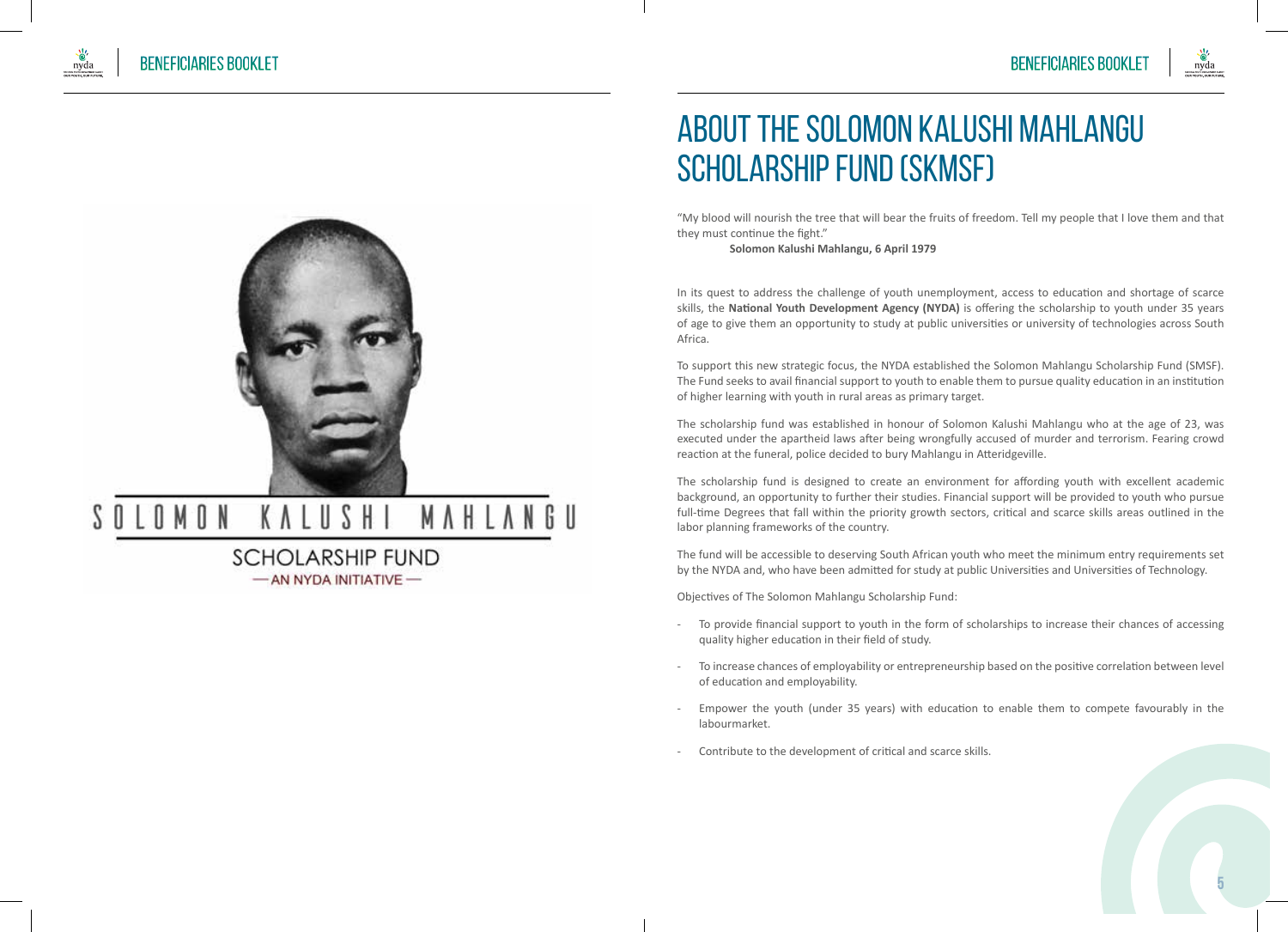

# Solomon Kalushi Mahlangu Scholarship FUND (SKMSF)



 $\frac{v}{c}$ <br>nyda

## **Anda Makehle**

**Anda Makehle** is 22 years old from a small town called Berlin in the Eastern Cape. She has Bachelor's Degree in Geography and Environmental Management. She chose this Degree because she is environmentalist at heart and believes that there is no human life without the natural environment.



# **Anele Pike**

**Anele Pike** is from Sedgefield, a small town in the Western Cape. As a recipient of the SMSF, she has been able to reach her goal of obtaining an LLB Degree from the University of the Western Cape.



# **Galaletsang Motsamai**

**Galaletsang Motsamai** (18) is currently studying towards a BSc Degree in Mathematical and Computer Sciences at Sol Plaatje University, through **Solomon Kalushi Mahlangu Scholarship Fund**.



nv

 $\frac{1}{2}$ nyda

## **Maria Olifant**

The 19-year-old **Maleshane Maria Olifant** is currently studying towards a BSc Degree in Mathematics at Sol Plaatje University, through the **Solomon Kalushi Mahlangu Scholarship Fund**.

## **Minenhle Ntombela**

**Minenhle Ntombela** is 22 years old. He matriculated at Holy Trinity Secondary in 2014 and graduated at the University of Johannesburg in 2018 with a BEng Mechanical Engineering Degree. Minehle's funding for his 4 years of studies was through the Solomon Mahlangu Scholarship Fund.

# **Thato Sethibe**

**Thato Sethibe** (19) is currently studying towards a BSc Degree in Mathematical and Computer Sciences at Sol Plaatje University, through **Solomon Kalushi Mahlangu Scholarship Fund**.

# **Aphelele Mabophe**

**Aphelele Mabophe** obtained his Bachelor of Science in Biological Science in 2018 with help of **Solomon Kalushi Mahlangu Scholarship Fund**. He is currently studying at Walter Sisulu University towards an Honours Degree in Zoology.

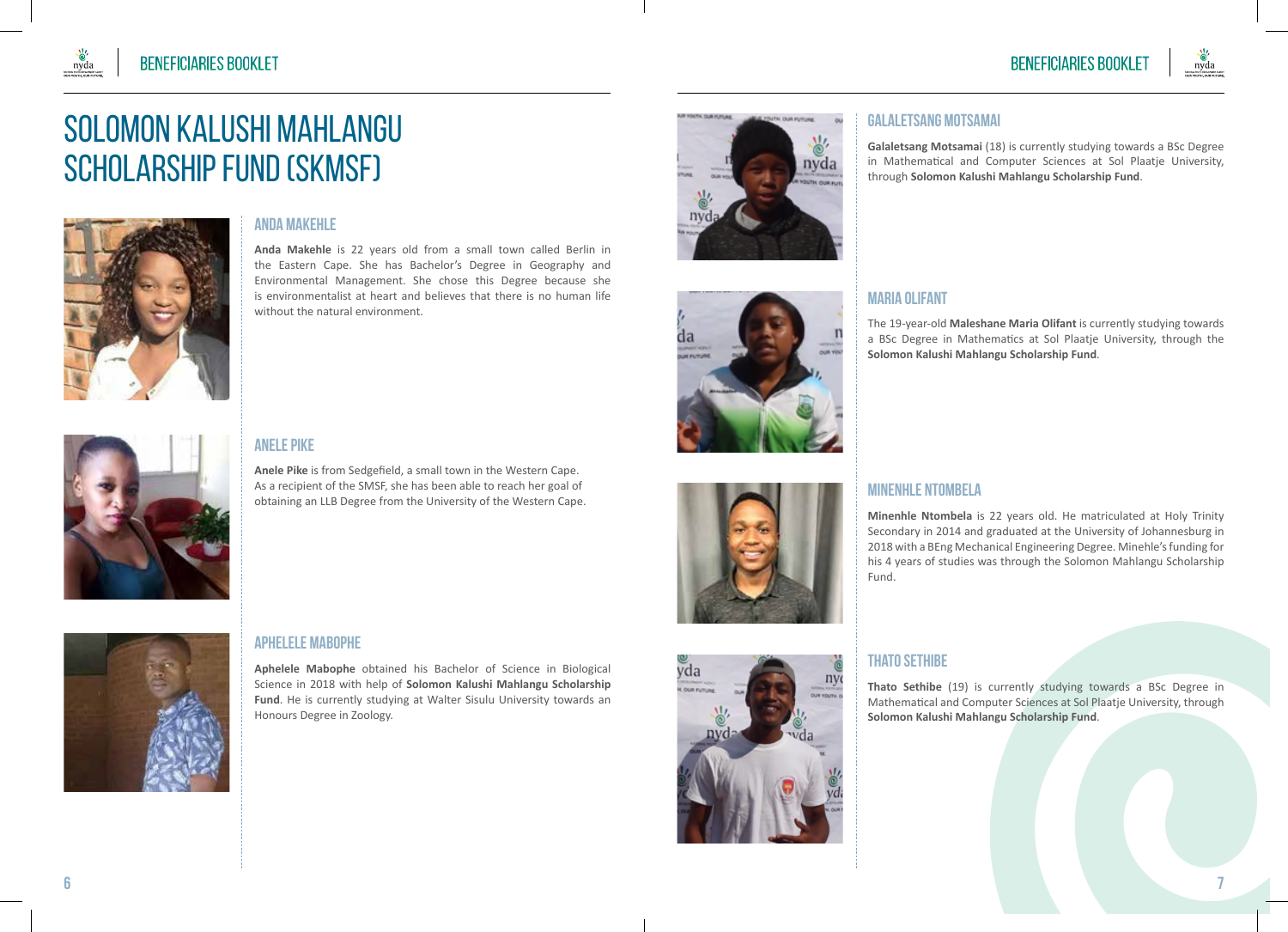





## **Melissa Cupido**

**Melissa Cupido** from Wellington, a small town in the Western Cape, completed her Animal Sciences Degree at Stellenbosch University through the **Solomon Kalushi Mahlangu Scholarship Fund (SKMSF)**. She graduated in 2017.

"**NYDA** has funded me since my first year in 2014, until my graduation last year December. The programme has been absolutely amazing! It took such a massive burden off my parents' shoulders and truly made my university experience much more enjoyable. It's been such a blessing to only have the stress of passing modules during these last four years. I never once had to worry about how we were going to pay for my studies or accommodation.

The only advice I can give to young people starting out is that they do what they love. Choose something that will make you happy and work at. Be kind to others and use what you've learnt to better the lives of the people around you."

### **Linda Nchabeleng**

**Linda Nchabeleng** is a 23 years old female who started with her Bachelor of Nursing Science in 2015 at the University of Limpopo and completed her studies in 2018. She chose to do nursing because of her love of helping people.









**Nhlakanipho Advocate Mahagane** hails from Soshanguve in Tshwane. He matriculated top of his class in 2012 with 5 distinctions and making it to Tshwane's district D3 top 10 best performing learners and also Tshwane's top 10 Physical Science best performing learners. Through the **Solomon Kalushi Mahlangu Scholarship Fund**, he went on to study medicine at the University of Stellenbosch in 2013 and graduated in 2018. During his time at university, he received honorary awards from both Dean and Rector's Awards in Service, Leadership and Sports. Nhlakanipho is currently doing his Medical Officer internship in Jubilee District hospital in Hammanskraal, Temba.

## **Fortunate Mabeleng**

**Fortunate Mabeleng** is 22 years old, born in Tumahole, Free State. She obtained her BSc Degree majoring in Forensic Science from the University of the Free State.

## **Kamogelo Tlomatsana**

**Kamogelo Tlomatsana** comes from Polokwane. She completed her LLB Degree from the University of Limpopo, funded by the **Solomon Kalushi Mahlangu Scholarship Fund**.



**Philomzi Mankebe's** studies were funded through the **Solomon Kalushi Mahlangu Scholarship Fund**. He has completed his 4-year LLB Degree.





**Busiswa Clementia Mzobe** was born in 1997 and has acquired her a Bachelor of Pharmacy Degree from the University of KwaZulu Natal, Westville campus.

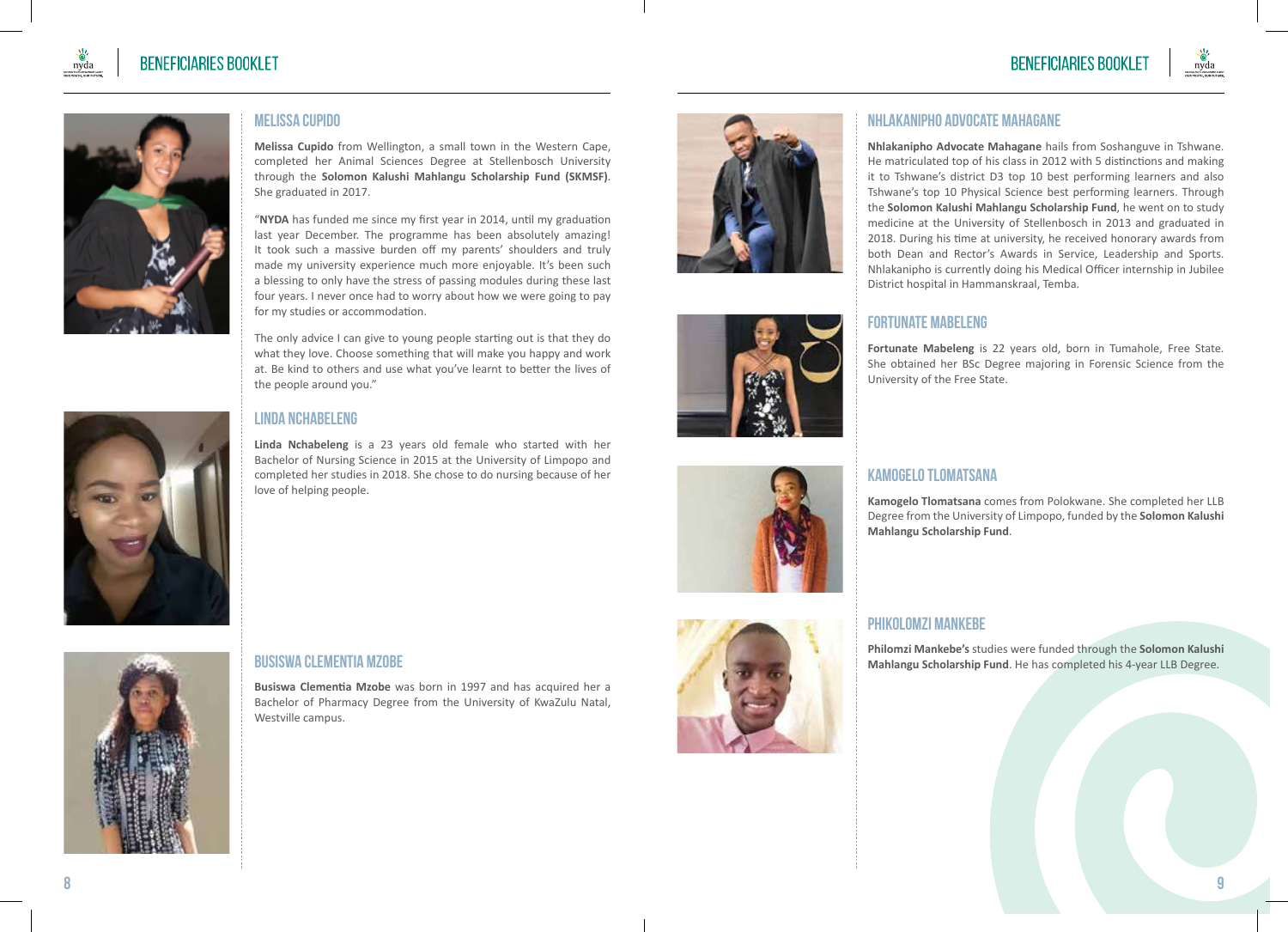

**Ongeziwe Jombile** is a 21-year-old young woman born and bred in Butterworth, Eastern Cape. Through the **Solomon Kalushi Mahlangu Scholarship fund**, she studied for her undergraduate Bachelor of Science at the University of the Witwatersrand majoring in Geology and Geography. She completed her Degree in 2018 and she is currently

**Mlondi Buhle Thabethe** is from Kanyamazane. He completed his matric in 2014 and went on to study at the University of Mpumalanga from 2015 where he did a course in Agricultural Plant Production which he





## **Lesego Prudance Motau**

**Lesego Prudance Motau** is a 22-year-old female from Soshanguve in Pretoria. She completed her LLB Degree in 2018 at the University of Limpopo through the **Solomon Kalushi Mahlangu Scholarship Fund**.



**Nthabiseng Moralo** was born and bred in a rural area called Hartebeesboek, then later moved to Krugersdorp West. Through the **Solomon Kalushi Mahlangu Scholarship Fund** she was able to complete her studies in Industrial Engineering.







## **Khulwane Patrick Kodibona**

**Ongeziwe Jombile**

doing her Honours Degree.

**Mlondi Buhle Thabethe**

completed in 2018.

**Kodibona Khulwane Patrick** is a former University of Limpopo Bachelor of Pharmacy Student and **Solomon Kalushi Mahlangu Scholarship**  recipient. He has completed his Degree and is currently doing his internship at Tshilidzini Hospital. He is looking forward to completing his internship and community service in order to qualify and practise as a Pharmacist.





# **Luyanda Vusumuzi Khumalo**

**Luyanda Vusumuzi Khumalo** is studying Construction Management and Quantity Surveying at Mangosuthu University of Technology based in Durban. His studies are being funded through the **Solomon Kalushi Mahlangu Scholarship Fund**.

## **Manare Kingsley Komape**

**Manare Kingsley Komape** is 23 years old and has completed his B.Pharm Degree at University of Limpopo in 2018. He was granted the **Solomon Kalushi Mahlangu Scholarship** when he started with his first year of studies in 2015. Manare is now based at Seshego Hospital, where he is working as a Pharmacist Intern.





## **Gaopalelwe Mathiba**

**Gaopalelwe Mathiba** is a 22-year-old year old born and raised in Tlakgameng Village, North West Province. Gaopalelwe holds an LLB (Hons) from the North-West University (Mafikeng) and is currently studying towards LLM (Masters) with the University of the Western Cape (Cape Town). Gaopalelwe is also an Associate Editor of the South African Journal on Human Rights (in-housed academic journal at the University of the Witwatersrand). Gaopalelwe is keen to pursue academic career and for that reason, he is looking forward to enrol for a doctoral qualification next year. Gaopalelwe has demonstrated an ample potential in research community, in the field of Public Law generally and Constitutional Law and he has a publication record to that effect.



## **Thabang Mogwere**

**Thabang Mogewere** has recently completed his Degree at the North West University and is currently enrolled for Master's Degree. During his years of studies he was able to attain valuable knowledge within the Para-Veterinary profession.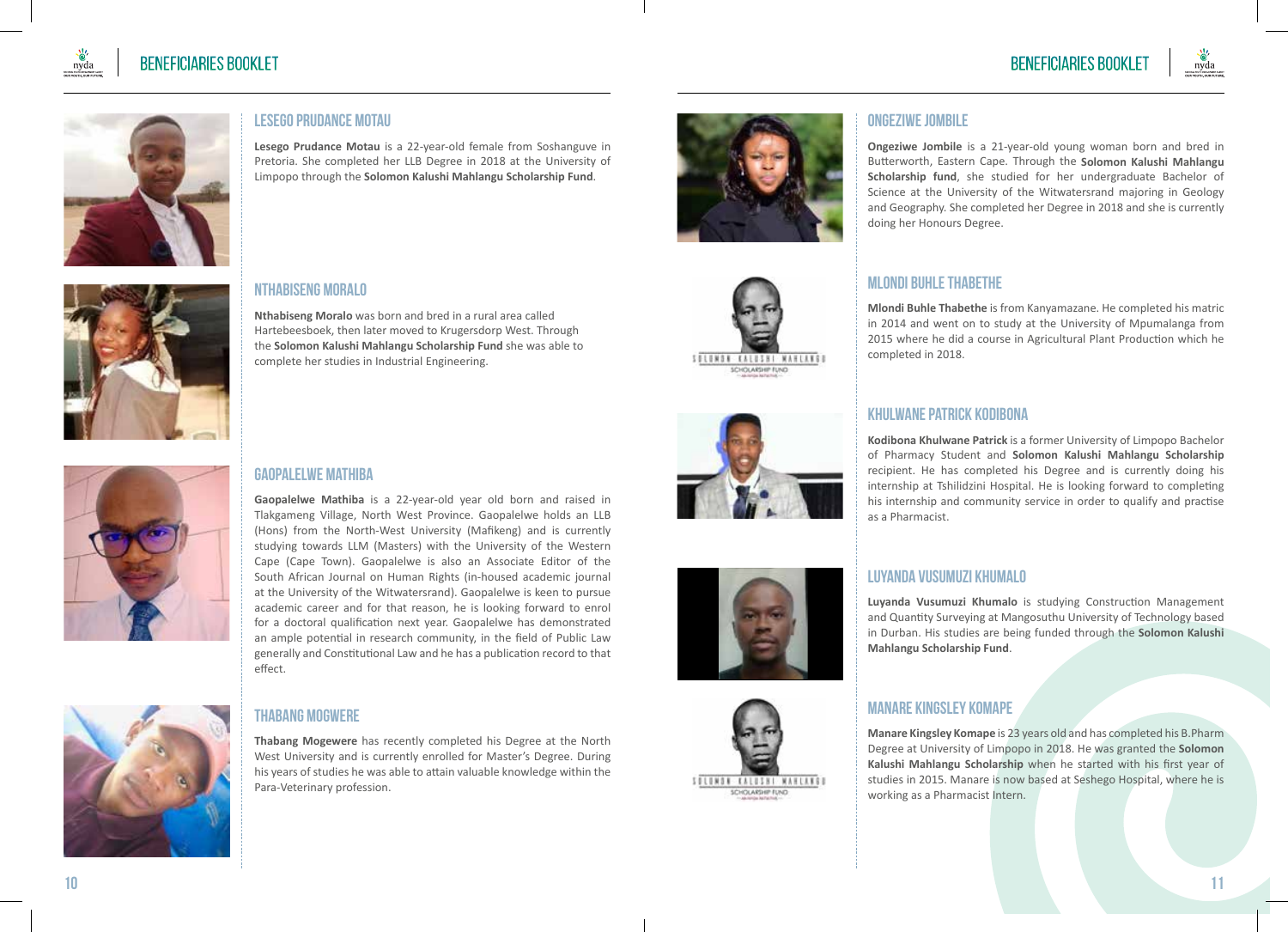

# **BENEFICIARIES BOOKLET**









# **Dorain Manganyi**

**Portia Mahlangu**

from Tshwane University of Technology.

studies in 2015 at the University of Limpopo.

**Prayer Thulisile Mongwane**

**Dorain Manganyi** is from a rural village of Tickyline in Limpopo. He enrolled to study Bachelor of Laws at the University of Limpopo in 2015. He has now completed his Degree and in the process of applying for Articles of Clerkship.

**Portia Mahlangu** holds a Diploma in Cost and Management Accounting

**Prayer Thulisile Mongwane** is a 23-year-old femal Candidate Attorney. Through the **Solomon Mahlangu Scholarship Fund**, she began with her



# **Tumelo Jacob Nkhodi**

**Tumelo Jacob Nkhodi** is from Mabopane, North of Pretoria. He studied and obtained a BSc Geology Degree at the University of Pretoria where he majored in Chemisty and Geology.



## **Fubesi Nangamso**

**Fubesi Nangamso** is a recipient of the **Solomon Kalushi Mahlangu Scholarship Fund**. She studied towards her BSc Agric: Agricultural Economics.



# SOLOMON KALUSHI MAHLANGU SCHOLARSHIP FUND

# **Jayson George**

**Jayson George** is a 23 years old LLB Graduate from the University of Cape Town. While at university, Jayson was on the Dean's Merit list for 4 consecutive years and received various awards for academic excellence, student leadership and service to the UCT community. He also served on student councils on residence, faculty and university levels throughout his 4 years at the institution. Jay had the opportunity to attend a Summer School Programme on Crime, Law and Psychology in Czech Republic. In 2018 he was also chosen as the Dean's International Fellow.

# **Khanya Dekeda**

**Khanya Dekeda** is a 22-year-old Pharmacist Intern at Cecilia Makiwane Hospital in East London. She obtained a Bachelor of Pharmacy Degree from Rhodes University.

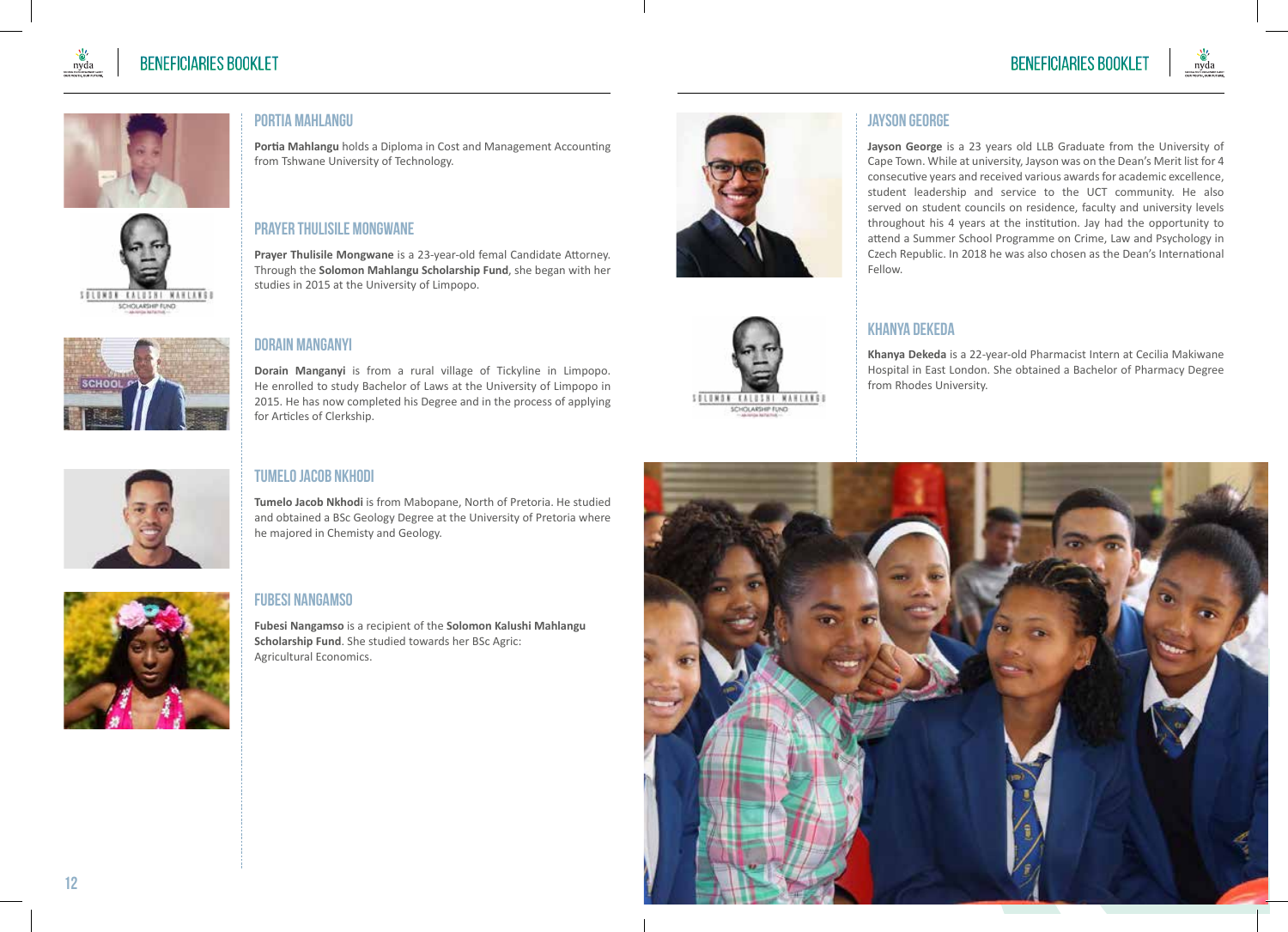

**BENEFICIARIES BOOKLET** 

nyda

We have also included below a list of Solomon Kalushi Mahlangu Scholarship Fund graduates of 2018. These graduates were funded from year one of their studies until completion. Amongst these learners we have top achievers who have passed with distinctions.

| <b>Year of Study</b> | <b>First Names</b>      | Surname       | <b>Institution</b>                      |
|----------------------|-------------------------|---------------|-----------------------------------------|
| 2015- First Year     | N                       | Kaziwa        | Cape Peninsula University of Technology |
| 2015- First Year     | <b>ME</b>               | Magwebu       | Cape Peninsula University of Technology |
| 2015- First Year     | M                       | Mbedzi        | Capricorn College                       |
| 2016 First Year      | Rebakakgosi Ronald      | Mohutsiwa     | <b>Central University of Technology</b> |
| 2015- First Year     | <b>BN</b>               | Xulu          | Durban University of Technology         |
| 2015- First Year     | L V                     | Khumalo       | Mangosuthu University of Technology     |
| 2015- First Year     | S.C                     | <b>Tshaka</b> | Motheo TVET College                     |
| 2015- First Year     | C                       | Magashu       | <b>Rhodes University</b>                |
| 2015- First Year     | K                       | <b>Dekeda</b> | <b>Rhodes University</b>                |
| 2015- First Year     | Bamanye                 | Lwana         | <b>Rhodes University</b>                |
| 2015- First Year     | <b>ML</b>               | Moleta        | Sol Plaatje University                  |
| 2015- First Year     | <b>OC</b>               | Obaray        | <b>Sol Plaatje University</b>           |
| 2015- First Year     | NJ                      | Congwane      | Sol Plaatje University                  |
| 2015- First Year     |                         | <b>Duiker</b> | Sol Plaatje University                  |
| 2015- First Year     | M                       | <b>Topkin</b> | <b>Stellenbosch University</b>          |
| 2013 First Year      | Amber                   | Carelse       | <b>Stellenbosch University</b>          |
| 2013- First Year     | Nhlakanipho Government  | Mahagane      | <b>Stellenbosch University</b>          |
| 2014 First Year      | Wendy                   | <b>Bailey</b> | <b>Stellenbosch University</b>          |
| 2016 First Year      | Portia                  | Mahlangu      | Tshwane University of Technology        |
| 2015- First Year     | LA                      | Skhosana      | Tshwane University of Technology        |
| 2016 First Year      | One Tsholofelo          | Mhlanga       | Tshwane University of Technology        |
| 2016 First Year      | Kgoboko George          | Makgai        | Tshwane University of Technology        |
| 2015- First Year     | <b>NL</b>               | Matee         | Tshwane University of Technology        |
| 2015- First Year     | O                       | Litsele       | Tshwane University of Technology        |
| 2016 First Year      | <b>Khomotso Nkosi</b>   | <b>Nkosi</b>  | Tshwane University of Technology        |
| 2015- First Year     | JD                      | George        | University of Cape Town                 |
| 2016 First Year      | <b>Gcinile Veronica</b> | <b>Nkosi</b>  | University of Cape Town                 |
| 2015- First Year     | S                       | Nqweniso      | University of Fort Hare                 |

 $\overline{\phantom{a}}$ 

| <b>Year of Study</b> | <b>First Names</b>         | <b>Surname</b> | Institution                 |
|----------------------|----------------------------|----------------|-----------------------------|
| 2015- First Year     | N                          | Fubesi         | University of Fort Hare     |
| 2015- First Year     | L                          | Mthelu         | University of Fort Hare     |
| 2015- First Year     | N                          | Frans          | University of Fort Hare     |
| 2016 First Year      | <b>Tsholofelo Cathrine</b> | <b>Molefe</b>  | University of Johannesburg  |
| 2016 First Year      | Rosinah Nthabiseng         | Moralo         | University of Johannesburg  |
| 2016 First Year      | Zintle Hope                | Mhlungu        | University of Johannesburg  |
| 2015- First Year     | S                          | Nduduka        | University of Johannesburg  |
| 2016 First Year      | Nick Tsepo                 | Malope         | University of Johannesburg  |
| 2015- First Year     | Malebo L                   | Miyambu        | University of Johannesburg  |
| 2015- First Year     | LDH                        | Masenkanye     | University of Johannesburg  |
| 2015- First Year     | M                          | Ntombela       | University of Johannesburg  |
| 2015- First Year     | <b>BC</b>                  | Mzobe          | University of Kwazulu Natal |
| 2018-First Year      | Nhlakanipho                | Cwele          | University of Kwazulu Natal |
| 2016 First Year      | Moeletsi Kotse             | <b>Moroasi</b> | University of Limpopo       |
| 2015- First Year     | <b>TG</b>                  | Moloto         | University of Limpopo       |
| 2015- First Year     | <b>K Patrick</b>           | Kodibona       | University of Limpopo       |
| 2016 First Year      | Zandile Charmaine          | Libambo        | University of Limpopo       |
| 2015- First Year     | D                          | Manganyi       | University of Limpopo       |
| 2015- First Year     | <b>MK</b>                  | Komape         | University of Limpopo       |
| 2015- First Year     | PT                         | Mongwane       | University of Limpopo       |
| 2015- First Year     | L                          | Motau          | University of Limpopo       |
| 2016 First Year      | Orifha                     | Makuya         | University of Limpopo       |
| 2015- First Year     | Κ                          | Machaka        | University of Limpopo       |
| 2015- First Year     | СK                         | Semosa         | University of Limpopo       |
| 2015- First Year     | LP                         | Muchavi        | University of Limpopo       |
| 2015- First Year     | К                          | Tlomatsana     | University of Limpopo       |
| 2018-First Year      | Linda                      | Nchabeleng     | University of Limpopo       |
| 2015- First Year     | <b>MB</b>                  | Thabethe       | University of Mpumalanga    |
| 2015- First Year     | т                          | Nkhodi         | University of Pretoria      |
| 2015- First Year     | V                          | Van Zyl        | University of Pretoria      |
| 2016 First Year      | Jacobson                   | Mokgoko        | University of Pretoria      |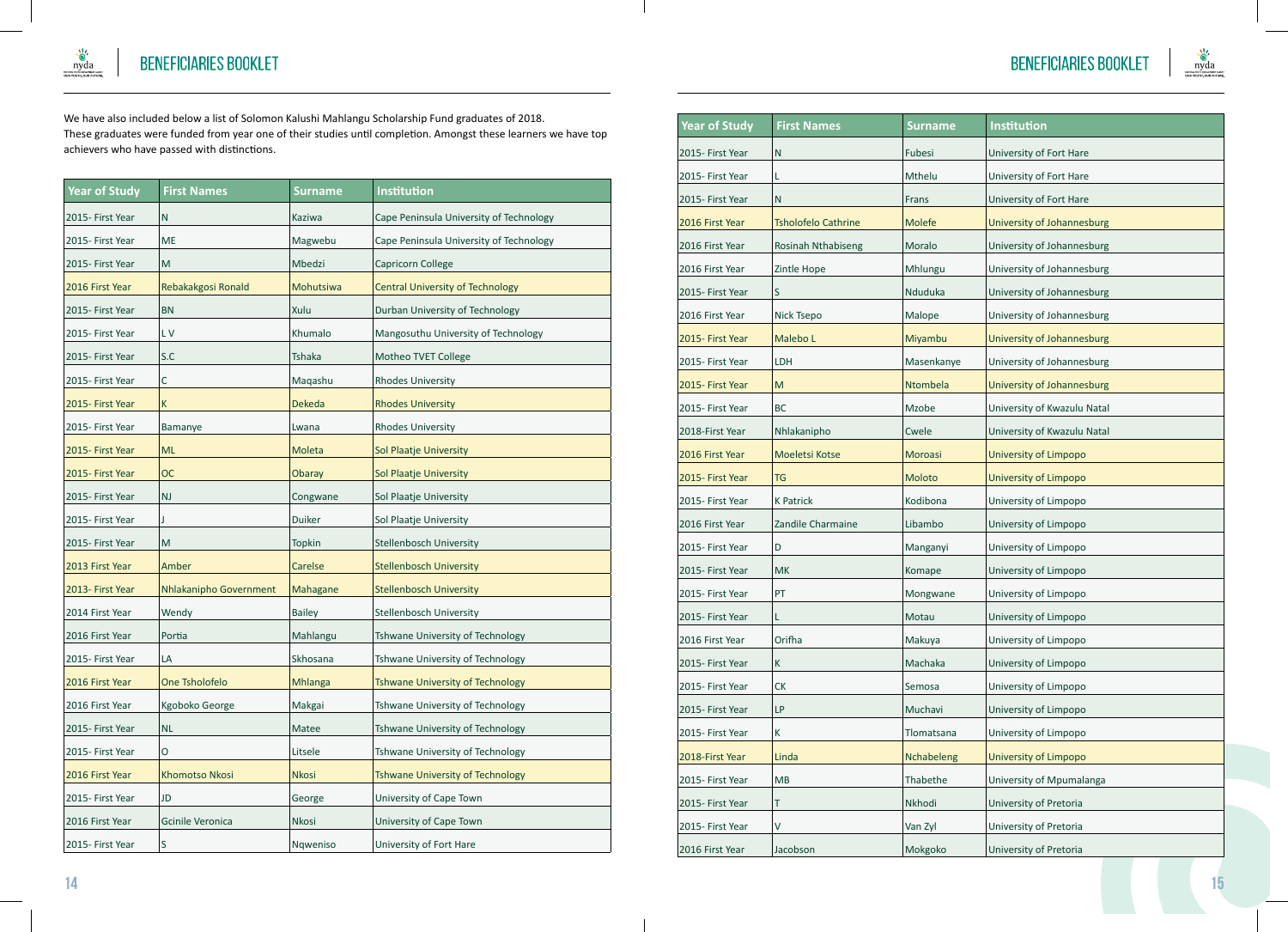

e′<br>nyda

| <b>Year of Study</b> | <b>First Names</b>   | <b>Surname</b>   | <b>Institution</b>                           |
|----------------------|----------------------|------------------|----------------------------------------------|
| First Year 2017      | Anda                 | <b>Makehle</b>   | University of the Free State                 |
| First Year 2017      | Sibongiseni Wiseman  | <b>Msomi</b>     | University of the Free State                 |
| First Year 2017      | Sihle                | Masinda          | University of the Free State                 |
| 2016 First Year      | <b>Nadine Janet</b>  | <b>Vries</b>     | University of the Free State                 |
| 2015- First Year     | F                    | Mabeleng         | University of the Free State                 |
| 2015- First Year     | T                    | <b>Moleko</b>    | University of the Free State                 |
| 2015- First Year     | G                    | Sekuketse        | University of the North West Mafikeng Campus |
| 2015- First Year     | T <sub>E</sub>       | Debete           | University of the North West Mafikeng Campus |
| 2015- First Year     | <b>Thato Grace</b>   | Mokoto           | University of the North West Mafikeng Campus |
| 2015- First Year     | GL                   | Mathiba          | University of the North West Mafikeng Campus |
| 2015- First Year     | L                    | Moote            | University of the North West Mafikeng Campus |
| 2015- First Year     | Thabang              | Mogwere          | University of the North West Mafikeng Campus |
| 2015- First Year     | <b>NM</b>            | Jacobs           | University of the Western Cape               |
| 2015- First Year     | Usipile              | Mendela          | University of the Western Cape               |
| 2015- First Year     | M                    | Mlunjwa          | University of the Western Cape               |
| 2015- First Year     | N                    | Mdlulwa          | University of the Western Cape               |
| 2015- First Year     | A                    | Pike             | University of the Western Cape               |
| 2016 First Year      | Simangele Annacletta | <b>Buthelezi</b> | University of the Witwatersrand              |
| 2016 First Year      | Lerato Boitomelo     | <b>Nkala</b>     | University of the Witwatersrand              |
| 2016 First Year      | Ongeziwe             | Jombile          | University of the Witwatersrand              |
| 2016 First Year      | Percevierence Zinhle | Ginidzi          | University of the Witwatersrand              |
| 2016 First Year      | Kezia Vernice        | Plaatjies        | University of the Witwatersrand              |
| 2016 First Year      | Aphelele             | Mabophe          | Walter Sisulu university                     |
| 2015- First Year     | T                    | Ngginjana        | Walter Sisulu university                     |
| 2015- First Year     | LA                   | <b>Thabede</b>   | University of Johannesburg                   |
| 2016 First Year      | Mthuthuzeli          | Mdukisa          | Durban University of Technology              |
| 2015- First Year     | P                    | Mankebe          | Walter Sisulu university                     |
| First Year 2017      | Mandla Isaac         | Hlaoli           | Central University of Technology             |
| 2016 First Year      | Nangamso Amanda      | Mhlontlo         | University of Kwazulu Natal                  |
| 2015- First Year     | <b>MM</b>            | Khumalo          | University of the Free State                 |

 $\mathbf{I}$ 

My blood will nourish the tree that will bear the fruits of freedom. - Solomon Kalushi Mahlangu -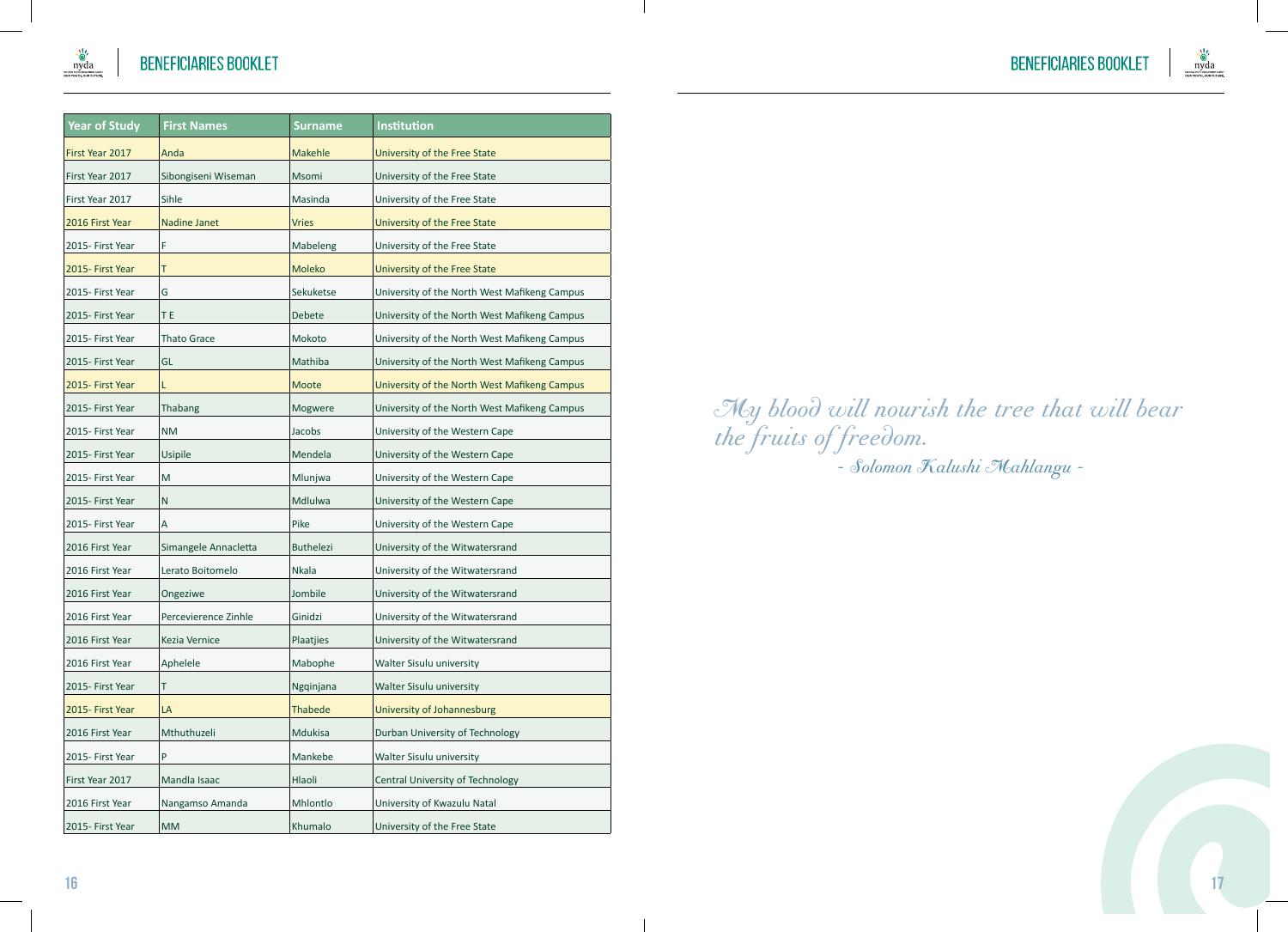



# NOTES NOTES

 $\mathbf{I}$ 

 $\mathbf{I}$